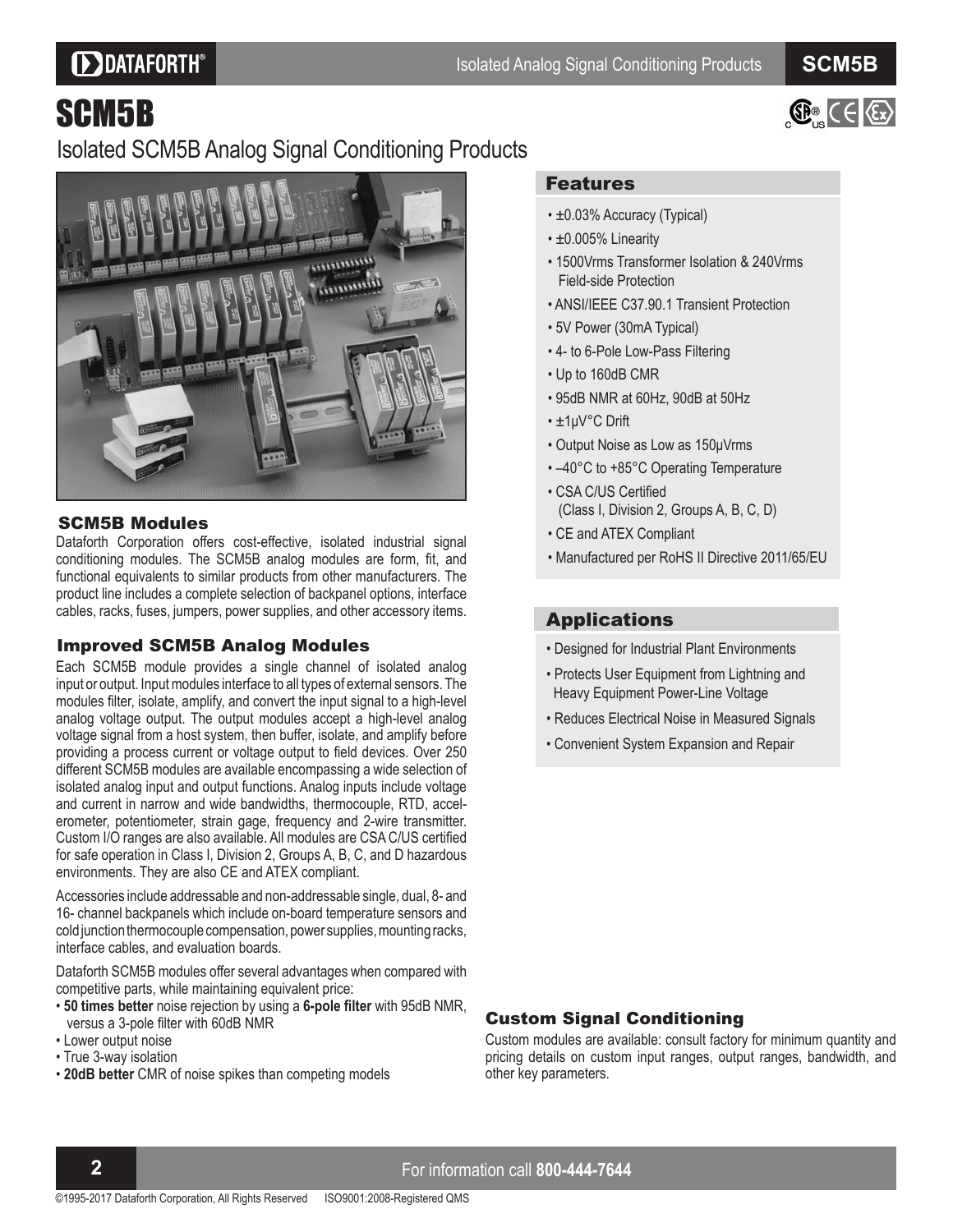### SCM5B Selection Guide

### **ANALOG VOLTAGE INPUT MODULES, NARROW BANDWIDTH (4Hz BW) Page 6**

| MODEL                                                            | <b>INPUT RANGE</b> | OUTPUT RANGE <sup>T</sup> |              |
|------------------------------------------------------------------|--------------------|---------------------------|--------------|
| SCM5B30-01                                                       | ±10mV              | 1, 2                      |              |
| SCM5B30-02                                                       | ±50mV              | 1, 2                      |              |
| SCM5B30-03                                                       | ±100mV             | 1, 2                      |              |
| SCM5B30-04                                                       | ±10mV              | 3, 4                      |              |
| SCM5B30-05                                                       | ±50mV              | 3, 4                      |              |
| SCM5B30-06                                                       | ±100mV             | 3, 4                      |              |
| SCM5B30-07                                                       | ±1V                | 1, 2                      | High Input Z |
|                                                                  |                    |                           |              |
| SCM5B31-01                                                       | ±1V                | 1, 2                      |              |
| SCM5B31-02                                                       | ±5V                | 1, 2                      |              |
| SCM5B31-03                                                       | ±10V               | 1, 2                      |              |
| SCM5B31-04                                                       | ±1V                | 3, 4                      |              |
| SCM5B31-05                                                       | ±5V                | 3, 4                      |              |
| SCM5B31-06                                                       | ±10V               | 3, 4                      |              |
| SCM5B31-07                                                       | ±20V               | 1, 2                      |              |
| SCM5B31-08                                                       | ±20V               | 3, 4                      |              |
| SCM5B31-09                                                       | ±40V               | 1, 2                      |              |
| SCM5B31-10                                                       | ±40V               | 3, 4                      |              |
| AMALOO OUDDENT INDUT MODULEO, 411, AND 4111, DAMBIATURE  O.  JOC |                    |                           |              |

### **ANALOG CURRENT INPUT MODULES, 4Hz AND 1kHz BANDWIDTH Pages 8 and 26**

| MODEL       | <b>INPUT RANGE</b> | OUTPUT RANGE <sup>1</sup> | ВW              |
|-------------|--------------------|---------------------------|-----------------|
| SCM5B32-01  | 4 to 20mA          | 3.4                       | 4H <sub>7</sub> |
| SCM5B32-02  | $0$ to $20mA$      | 3.4                       | 4Hz             |
| SCM5B392-11 | 4 to 20mA          | $0$ to $+5V$              | 1kHz            |
| SCM5B392-12 | 4 to 20mA          | ±5V                       | 1kHz            |
| SCM5B392-13 | 4 to 20mA          | $0$ to $+10V$             | 1kHz            |
| SCM5B392-14 | 4 to 20mA          | ±10V                      | 1kHz            |

#### **ISOLATED TRUE RMS INPUT MODULES Page 10**

| <b>MODEL</b> | $INPUT$ (rms) | OUTPUT RANGE (dc) <sup>t</sup> |
|--------------|---------------|--------------------------------|
| SCM5B33-01   | $0-100$ m $V$ | 3, 4, 5, 6, 7                  |
| SCM5B33-02   | $0 - 1V$      | 3, 4, 5, 6, 7                  |
| SCM5B33-03   | $0-10V$       | 3, 4, 5, 6, 7                  |
| SCM5B33-04   | $0 - 150V$    | 3, 4, 5, 6, 7                  |
| SCM5B33-05   | $0 - 300V$    | 3, 4, 5, 6, 7                  |
| SCM5B33-06   | $0-1A$        | 3, 4, 5, 6, 7                  |
| SCM5B33-07   | $0-5A$        | 3, 4, 5, 6, 7                  |

#### **LINEARIZED 2- OR 3-WIRE RTD INPUT MODULES (0 to +5V OUTPUT† , 4Hz BW) Page 12**

| MODEL       | TYPE**                   | <b>INPUT RANGE</b>                                                             | <b>OUTPUT</b><br>RANGE <sup>1</sup> |
|-------------|--------------------------|--------------------------------------------------------------------------------|-------------------------------------|
| SCM5B34-01  | $100\Omega$ Pt           | $-100^{\circ}$ C to +100 $^{\circ}$ C (-148 $^{\circ}$ F to +212 $^{\circ}$ F) | 3.4                                 |
| SCM5B34-02  | $100\Omega$ Pt           | 0°C to +100°C (+32°F to +212°F)                                                | 3.4                                 |
| SCM5B34-03  | $100\Omega$ Pt           | 0°C to +200°C (+32°F to +392°F)                                                | 3, 4                                |
| SCM5B34-04  | $100\Omega$ Pt           | 0°C to +600°C (+32°F to +1112°F)                                               | 3, 4                                |
| SCM5B34-05  | $100\Omega$ Pt           | $-100^{\circ}$ C to +200 $^{\circ}$ C (-148 $^{\circ}$ F to +392 $^{\circ}$ F) | 3.4                                 |
| SCM5B34C-01 | $10\Omega$ Cu at 0°C     | 0°C to +120°C (+32°F to +248°F)                                                | 3.4                                 |
| SCM5B34C-02 | 100 Cu at $25^{\circ}$ C | 0°C to +120°C (+32°F to +248°F)                                                | 3.4                                 |
| SCM5B34C-03 | 100 Cu at $0^\circ$      | 0°C to +160°C (+32°F to +320°F)                                                | 3.4                                 |
| SCM5B34N-01 | 120Ω Ni                  | 0°C to +300°C (+32°F to +572°F)                                                | 3, 4                                |

#### **LINEARIZED 4-WIRE RTD INPUT MODULES (0 to +5V OUTPUT† , 4Hz BW) Page 14**

|                                                                    |                                                                                        |                                                                                                                                                                                                                                                                             | <b>OUTPUT</b>                     |
|--------------------------------------------------------------------|----------------------------------------------------------------------------------------|-----------------------------------------------------------------------------------------------------------------------------------------------------------------------------------------------------------------------------------------------------------------------------|-----------------------------------|
| <b>MODEL</b>                                                       | TYPE**                                                                                 | <b>INPUT RANGE</b>                                                                                                                                                                                                                                                          | RANGE <sup>+</sup>                |
| SCM5B35-01<br>SCM5B35-02<br>SCM5B35-03<br>SCM5B35-04<br>SCM5B35-05 | $100\Omega$ Pt<br>$100\Omega$ Pt<br>$100\Omega$ Pt<br>$100\Omega$ Pt<br>$100\Omega$ Pt | $-100^{\circ}$ C to +100 $^{\circ}$ C (-148 $^{\circ}$ F to +212 $^{\circ}$ F)<br>0°C to +100°C (+32°F to +212°F)<br>0°C to +200°C (+32°F to +392°F)<br>0°C to +600°C (+32°F to +1112°F)<br>$-100^{\circ}$ C to +200 $^{\circ}$ C (-148 $^{\circ}$ F t o +392 $^{\circ}$ F) | 3.4<br>3.4<br>3, 4<br>3, 4<br>3.4 |
| SCM5B35C-01<br>SCM5B35C-02<br>SCM5B35C-03                          | $10\Omega$ Cu at 0°C<br>$10\Omega$ Cu at 25°C<br>$10\Omega$ Cu at $0^{\circ}$ C        | 0°C to +120°C (+32°F to +248°F)<br>0°C to +120°C (+32°F to +248°F)<br>0°C to +160°C (+32°F to +320°F)                                                                                                                                                                       | 3.4<br>3.4<br>3, 4                |
| SCM5B35N-01                                                        | 1200 Ni                                                                                | 0°C to +300°C (+32°F to +572°F)                                                                                                                                                                                                                                             | 3.4                               |

#### **POTENTIOMETER INPUT MODULES (4Hz BW) Page 16**

| <b>INPUT RANGE</b> | <b>OUTPUT RANGE</b> |
|--------------------|---------------------|
| 0 to $100\Omega$   | 3.4                 |
| 0 to 500 $\Omega$  | 3.4                 |
| $0$ to 1k $0$      | 3.4                 |
| 0 to $10k\Omega$   | 3.4                 |
|                    |                     |

#### **THERMOCOUPLE INPUT MODULES (0 to +5V OUTPUT† , 4Hz BW) Page 18**

|                      |                   |                                                                                                                                   | <b>OUTPUT</b>      |
|----------------------|-------------------|-----------------------------------------------------------------------------------------------------------------------------------|--------------------|
| MODEL                | TYPE <sup>#</sup> | <b>INPUT RANGE</b>                                                                                                                | RANGE <sup>+</sup> |
| SCM5B37J<br>SCM5B37K | J                 | $-100^{\circ}$ C to +760 $^{\circ}$ C (-148 $^{\circ}$ F to +1400 $^{\circ}$ F)                                                   | 3, 4               |
| SCM5B37T             | K                 | $-100^{\circ}$ C to +1350°C (-148°F to +2462°F)<br>$-100^{\circ}$ C to +400 $^{\circ}$ C (-148 $^{\circ}$ F to +752 $^{\circ}$ F) | 3, 4<br>3, 4       |
| SCM5B37E             | F.                | 0°C to +900°C (+32°F to +1652°F)                                                                                                  | 3, 4               |
| SCM5B37R             | R                 | 0°C to +1750°C (+32°F to +3182°F)                                                                                                 | 3, 4               |
| SCM5B37S<br>SCM5B37B | S<br>B            | 0°C to +1750°C (+32°F to +3182°F)<br>0°C to +1800°C (+32°F to +3272°F)                                                            | 3, 4<br>3, 4       |
| SCM5B37C<br>SCM5B37N | C<br>N            | +350°C to +1300°C (+662°F to +2372°F)<br>$-100^{\circ}$ C to +1300 $^{\circ}$ C (-148 $^{\circ}$ F to +2372 $^{\circ}$ F)         | 3, 4<br>3, 4       |
|                      |                   |                                                                                                                                   |                    |

#### **STRAIN GAGE INPUT MODULES (±5V OUTPUT† , 4Hz or 10kHz BW) Pages 20 and 22**

| MODEL      |       | <b>INPUT</b>                                            | <b>EXCITATION</b> | <b>OUTPUT</b><br>RANGE <sup>t</sup> |
|------------|-------|---------------------------------------------------------|-------------------|-------------------------------------|
| 10kHz      | 4Hz   |                                                         |                   |                                     |
| SCM5B38-01 | $-31$ | ±10mV Full Bridge Input, (3mV/V)                        | $+3.333V$         | 1, 2                                |
| SCM5B38-02 | $-32$ | ±30mV Full Bridge Input, (3mV/V)                        | $+10.000V$        | 1.2                                 |
| SCM5B38-03 | $-33$ | ±10mV Half Bridge Input, (3mV/V)                        | $+3.333V$         | 1, 2                                |
| SCM5B38-04 | $-34$ | ±30mV Half Bridge Input, (3mV/V)                        | $+10.000V$        | 1.2                                 |
| SCM5B38-05 | $-35$ | ±20mV Full Bridge Input, (2mV/V)                        | $+10.000V$        | 1.2                                 |
| SCM5B38-06 | $-36$ | ±33.3mV Full Bridge Input, (10mV/V)                     | $+3.333V$         | 1.2                                 |
| SCM5B38-07 | -37   | ±100mV Full Bridge Input, (10mV/V)                      | $+10.000V$        | 1.2                                 |
|            |       | ANALOG CURRENT OUTPUT MODULES, 400Hz AND 1kHz BANDWIDTH |                   |                                     |
|            |       |                                                         |                   |                                     |

#### **Pages 24 and 26**

| <b>MODEL</b> | <b>INPUT RANGE</b> | <b>OUTPUT RANGE</b> | <b>BW</b> |
|--------------|--------------------|---------------------|-----------|
| SCM5B39-01   | $0$ to $+5V$       | 4 to 20mA           | 400Hz     |
| SCM5B39-02   | ±5V                | 4 to 20mA           | 400Hz     |
| SCM5B39-03   | $0$ to $+5V$       | $0$ to $20mA$       | 400Hz     |
| SCM5B39-04   | ±5V                | $0$ to $20mA$       | 400Hz     |
| SCM5B39-05   | $0$ to $20mA$      | $0$ to $20mA$       | 400Hz     |
| SCM5B39-07   | ±10V               | ±20mA               | 275Hz     |
| SCM5B392-01  | $0$ to $+5V$       | 4 to 20mA           | 1kHz      |
| SCM5B392-02  | ±5V                | 4 to 20mA           | 1kHz      |
| SCM5B392-03  | $0$ to $+10V$      | 4 to 20mA           | 1kHz      |
| SCM5B392-04  | ±10V               | 4 to 20mA           | 1kHz      |
|              |                    |                     |           |

Visit our website **www.dataforth.com 3**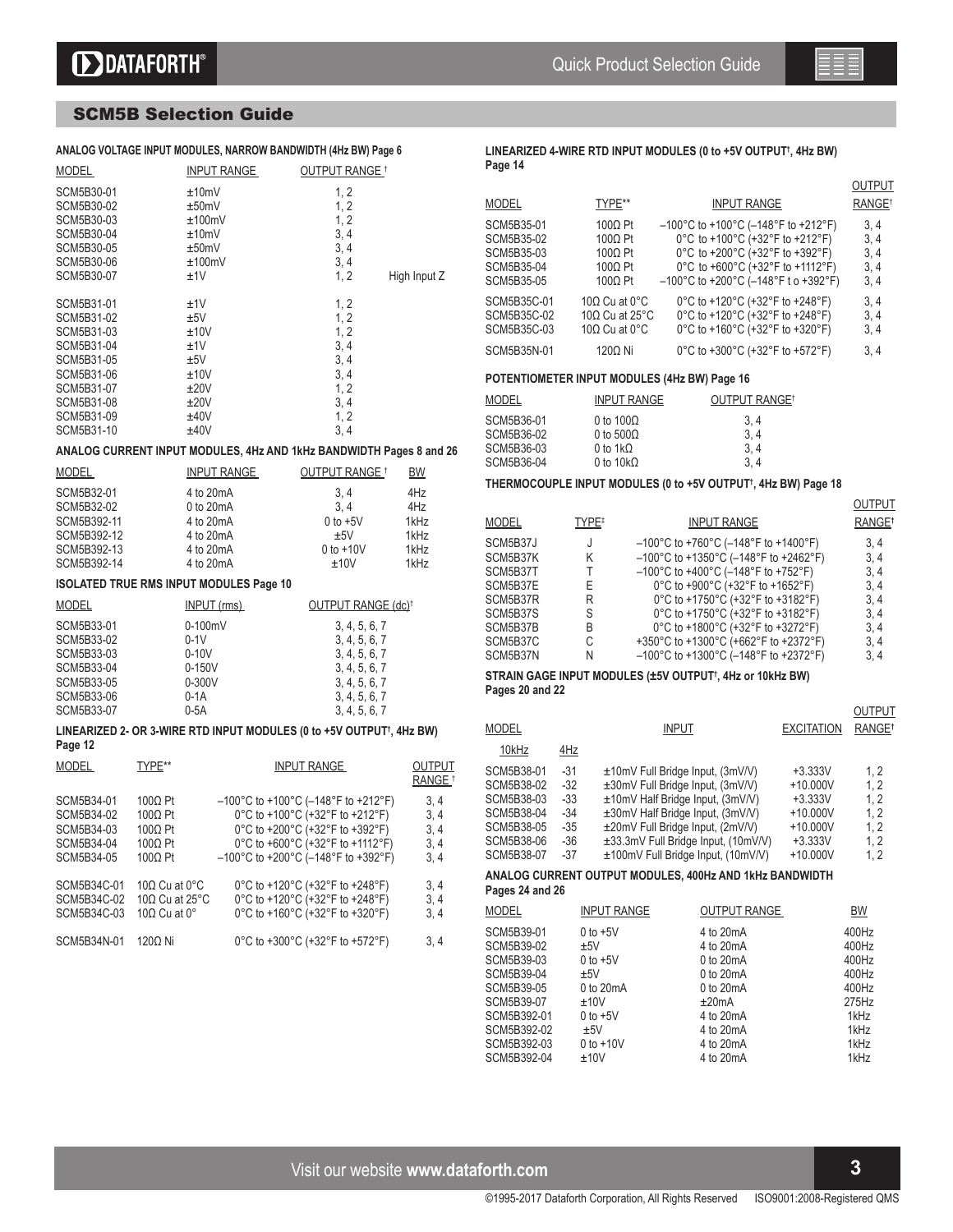#### **MATCHED PAIR SERVO/MOTOR CONTROLLER DRIVERS (1kHz BW) Page 26**

| MODEL         | <b>INPUT RANGE</b> | <b>INTERFACE</b> | <b>OUTPUT RANGE</b> |
|---------------|--------------------|------------------|---------------------|
| SCM5B392-0111 | $0$ to $+5V$       | 4 to 20mA        | $0$ to $+5V$        |
| SCM5B392-0212 | $+5V$              | 4 to 20mA        | $+5V$               |
| SCM5B392-0313 | $0$ to $+10V$      | 4 to 20mA        | $0$ to $+10V$       |
| SCM5B392-0414 | $+10V$             | 4 to 20mA        | $+10V$              |

#### **ANALOG VOLTAGE INPUT MODULES, WIDE BANDWIDTH (10kHz BW) Page 28**

| MODEL      | <b>INPUT RANGE</b> | OUTPUT RANGE <sup>T</sup> |  |
|------------|--------------------|---------------------------|--|
| SCM5B40-01 | ±10mV              | 1, 2                      |  |
| SCM5B40-02 | ±50mV              | 1, 2                      |  |
| SCM5B40-03 | ±100mV             | 1, 2                      |  |
| SCM5B40-04 | ±10mV              | 3, 4                      |  |
| SCM5B40-05 | ±50mV              | 3, 4                      |  |
| SCM5B40-06 | ±100mV             | 3, 4                      |  |
| SCM5B40-07 | ±1V                | 1, 2<br>High Input Z      |  |
| SCM5B41-01 | ±1V                | 1, 2                      |  |
| SCM5B41-02 | ±5V                | 1, 2                      |  |
| SCM5B41-03 | ±10V               | 1, 2                      |  |
| SCM5B41-04 | ±1V                | 3, 4                      |  |
| SCM5B41-05 | ±5V                | 3, 4                      |  |
| SCM5B41-06 | ±10V               | 3, 4                      |  |
| SCM5B41-07 | ±20V               | 1, 2                      |  |
| SCM5B41-08 | ±20V               | 3, 4                      |  |
| SCM5B41-09 | ±40V               | 1, 2                      |  |
| SCM5B41-10 | ±40V               | 3, 4                      |  |

### **2-WIRE TRANSMITTER INTERFACE MODULES (100Hz BW) Page 30**

| <b>MODEL</b> | <b>INPUT RANGE</b> | <b>OUTPUT RANGE</b> |
|--------------|--------------------|---------------------|
| SCM5B42-01   | 4 to 20mA          | $+1$ to $+5V$       |
| SCM5B42-02   | 4 to 20mA          | $+2$ to $+10V$      |

### **GENERAL PURPOSE INPUT MODULES, DC EXCITATION Page 32**

| <b>MODEL</b> | <b>MAXIMUM INPUT</b> | OUTPUT <sup>+</sup> |
|--------------|----------------------|---------------------|
| SCM5B43-01   | ±1V                  | 1, 2                |
| SCM5B43-02   | ±2V                  | 1, 2                |
| SCM5B43-03   | ±3V                  | 1, 2                |
| SCM5B43-04   | ±4V                  | 1, 2                |
| SCM5B43-05   | ±5V                  | 1.2                 |
| SCM5B43-06   | ±6V                  | 1, 2                |
| SCM5B43-07   | ±7V                  | 1, 2                |
| SCM5B43-08   | ±8V                  | 1, 2                |
| SCM5B43-09   | ±9V                  | 1, 2                |
| SCM5B43-10   | ±10V                 | 1.2                 |

#### **FREQUENCY INPUT MODULES Page 34**

| <b>MODEL</b>  |              | <b>INPUT RANGE</b> | OUTPUT RANGE <sup>+</sup> |
|---------------|--------------|--------------------|---------------------------|
| $±20mV$ HYST. | ±400mV HYST. |                    |                           |
| SCM5B45-01    | SCM5B45-21   | 0 to 500Hz         | 3, 4                      |
| SCM5B45-02    | SCM5B45-22   | 0 to 1kHz          | 3, 4                      |
| SCM5B45-03    | SCM5B45-23   | $0$ to $3$ kHz     | 3, 4                      |
| SCM5B45-04    | SCM5B45-24   | 0 to 5kHz          | 3.4                       |
| SCM5B45-05    | SCM5B45-25   | 0 to 10kHz         | 3, 4                      |
| SCM5B45-06    | SCM5B45-26   | $0$ to $25$ kHz    | 3, 4                      |
| SCM5B45-07    | SCM5B45-27   | $0$ to $50$ kHz    | 3.4                       |
| SCM5B45-08    | SCM5B45-28   | 0 to 100kHz        | 3.4                       |
|               |              |                    |                           |

**LINEARIZED THERMOCOUPLE INPUT MODULES (0 to +5V OUTPUT† , 4Hz BW)**

| Page 36     |                   |                                                                                  | OUTPUT             |
|-------------|-------------------|----------------------------------------------------------------------------------|--------------------|
| MODEL       | TYPE <sup>#</sup> | <b>INPUT RANGE</b>                                                               | RANGE <sup>+</sup> |
| SCM5B47J-01 | J                 | 0°C to +760°C (+32°F to +1400°F)                                                 | 3, 4               |
| SCM5B47J-02 | J                 | $-100^{\circ}$ C to +300 $^{\circ}$ C (-148 $^{\circ}$ F to +572 $^{\circ}$ F)   | 3, 4               |
| SCM5B47J-03 | J                 | 0°C to +500°C (+32°F to +932°F)                                                  | 3, 4               |
| SCM5B47K-04 | Κ                 | 0°C to +1000°C (+32°F to +1832°F)                                                | 3, 4               |
| SCM5B47K-05 | Κ                 | C0 $\degree$ C to +500 $\degree$ C (+32 $\degree$ F to +932 $\degree$ F)         | 3, 4               |
| SCM5B47T-06 | Τ                 | $-100^{\circ}$ C to +400 $^{\circ}$ C (-148 $^{\circ}$ F to +752 $^{\circ}$ F)   | 3, 4               |
| SCM5B47T-07 | Τ                 | 0°C to +200°C (+32°F to +392°F)                                                  | 3, 4               |
| SCM5B47E-08 | F                 | 0°C to +1000°C (+32°F to +1832°F)                                                | 3, 4               |
| SCM5B47R-09 | R                 | +500°C to +1750°C (+932°F to +3182°F)                                            | 3, 4               |
| SCM5B47S-10 | S                 | +500°C to +1750°C (+932°F to +3182°F)                                            | 3, 4               |
| SCM5B47B-11 | B                 | +500°C to +1800°C (+932°F to +3272°F)                                            | 3, 4               |
| SCM5B47J-12 | J                 | $-100^{\circ}$ C to +760 $^{\circ}$ C (-148 $^{\circ}$ F to +1400 $^{\circ}$ F)  | 3, 4               |
| SCM5B47K-13 | Κ                 | $-100^{\circ}$ C to +1350 $^{\circ}$ C (-148 $^{\circ}$ F to +2462 $^{\circ}$ F) | 3, 4               |
| SCM5B47K-14 | Κ                 | 0°C to +1200°C (+32°F to +2192°)                                                 | 3, 4               |
| SCM5B47N-15 | N                 | $-100^{\circ}$ C to +1300 $^{\circ}$ C (-148 $^{\circ}$ F to +2372 $^{\circ}$ F) | 3, 4               |
|             |                   |                                                                                  |                    |

# **ACCELEROMETER INPUT MODULES (2.5kHz to 20kHz BW) Page 38**

Gain, bandwidth, and excitation are switch-programmable

| MODEL      | <b>INPUT RANGE</b> | <b>OUTPUT RANGE</b> |
|------------|--------------------|---------------------|
| SCM5B48-01 | $±10V$ max         | $+10V$              |
| SCM5B48-02 | $±10V$ max         | $+5V$               |

### **VOLTAGE OUTPUT MODULES, 50mA DRIVE CAPACITY (400 Hz BW) Page 40**

| <b>MODEL</b>                                                                                   | <b>INPUT RANGE</b>                                                     | <b>OUTPUT RANGE</b>                                                 |
|------------------------------------------------------------------------------------------------|------------------------------------------------------------------------|---------------------------------------------------------------------|
| SCM5B49-01<br>SCM5B49-02<br>SCM5B49-03<br>SCM5B49-04<br>SCM5B49-05<br>SCM5B49-06<br>SCM5B49-07 | $0$ to $+5V$<br>$+5V$<br>±5V<br>$0$ to $+10V$<br>±10V<br>±10V<br>$+5V$ | ±5V<br>±5V<br>$0$ to $+5V$<br>±10V<br>±10V<br>$0$ to $+10V$<br>±10V |
|                                                                                                |                                                                        |                                                                     |

#### **VOLTAGE ATTENUATOR SYSTEM Page 43**

The SCMVAS is a two module system - see data sheet for selection of second module.

| MODEL                                                                                                                                     | <b>INPUT RANGE</b>                                                                                                                                                                                                    | <b>OUTPUT RANGE</b>                                  |
|-------------------------------------------------------------------------------------------------------------------------------------------|-----------------------------------------------------------------------------------------------------------------------------------------------------------------------------------------------------------------------|------------------------------------------------------|
| SCMVAS-M100<br>SCMVAS-M200<br>SCMVAS-M300<br>SCMVAS-M400<br>SCMVAS-M500<br>SCMVAS-M600<br>SCMVAS-M650<br>SCMVAS-M700<br><b>SCMVAS-MPT</b> | $±100V$ (70VAC Max)<br>$\pm 200V$ (141VAC Max)<br>$\pm 300V$ (212VAC Max)<br>$\pm 400V$ (282VAC Max)<br>±500V (353VAC Max)<br>$\pm 600V$ (424VAC Max)<br>$\pm 650V$ (460VAC Max)<br>$\pm$ 700V (495VAC Max)<br>1 to 1 | ±1V<br>±1V<br>±1V<br>±1V<br>±1V<br>±1V<br>±1V<br>±1V |
| MODEL                                                                                                                                     | <b>DESCRIPTION</b>                                                                                                                                                                                                    |                                                      |
| SCMVAS-PB8<br>SCMVAS-PB8D<br>SCMVAS-PB16<br>SCMVAS-PR16D                                                                                  | Backpanel, 8-Channel<br>Backpanel, 8-Channel, DIN Rail Mount<br>Backpanel, 16-Channel<br>Backnanel 16-Channel DIN Rail Mount                                                                                          |                                                      |